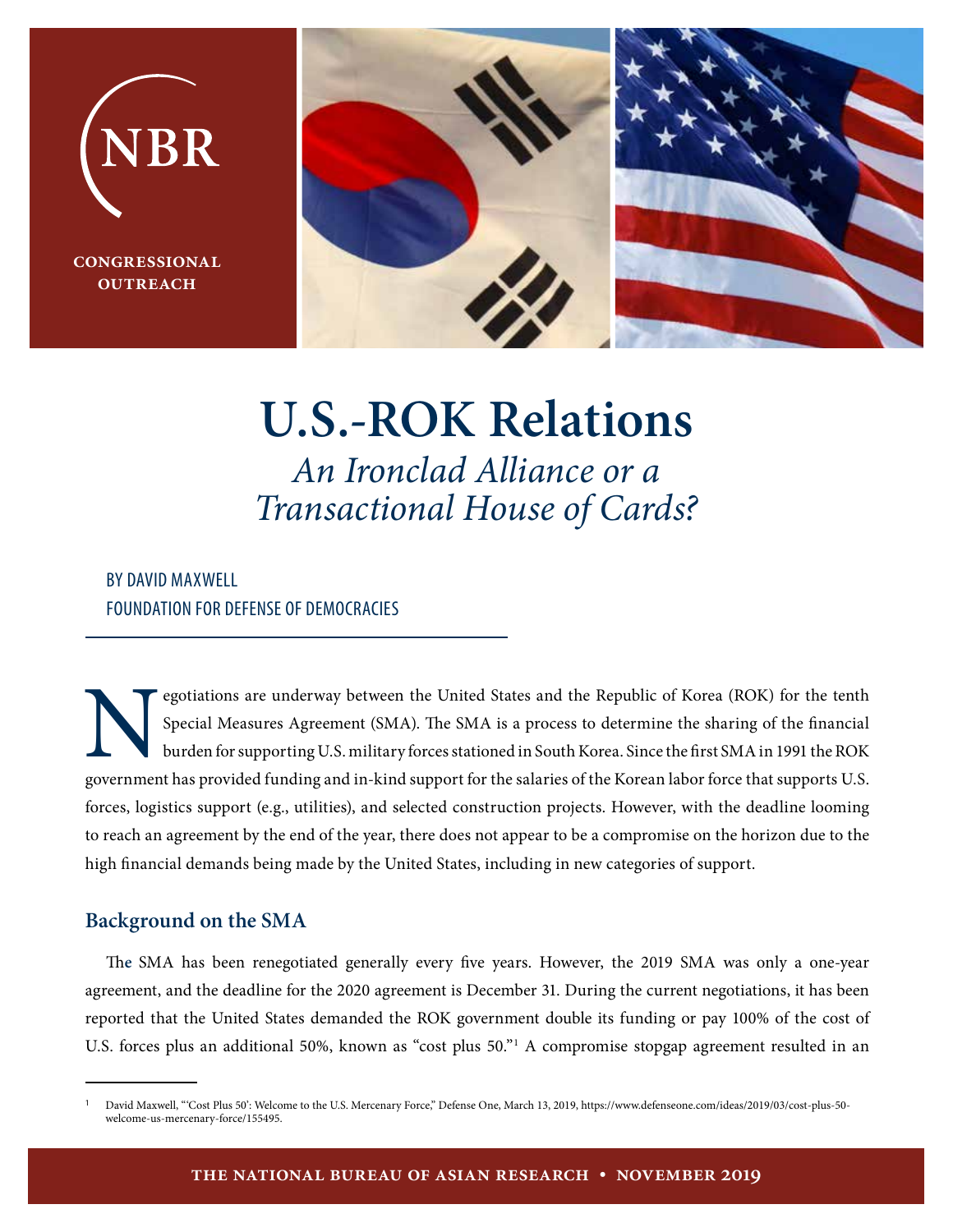8% increase in nonpersonnel cost funding over the previous five-year levels. The funding level for 2019 was \$924 million.<sup>2</sup>

The ROK government has traditionally provided funds to support the Korean labor force supporting U.S. Forces Korea (USFK), logistics such as utilities, and selected construction projects. Some 90% of these funds flow directly and indirectly back to the ROK economy. Over the course of the ten SMAs since 1991, negotiations have been tense at times. There have been years when the deadline passed; however, the ROK government continued to provide funding for the Korean workforce. It appears that will not happen in this round. USFK should have sent out 60 day furlough notices in November, though there have been no reports of that to date.

The main issue that complicates the SMA process this year is President Donald Trump's view of alliances. He has been quoted calling allies "freeloaders" and complaining that the United States is getting "ripped off" and that these rich allies should be paying more for U.S. forces that defend their country. Also troubling are his statements that he wants to withdraw troops.<sup>3</sup>

South Korea spends some 2.7% of its GDP on defense, which is higher than any U.S. NATO ally. Its defense spending for procurement alone will rise by nearly another 10.3% next year as it acquires new equipment to prepare for the operational control

(OPCON) transition in the coming years.<sup>4</sup> It has spent nearly \$20 billion for military procurement from U.S. defense companies between 2012 and 2016 and contributed 94% of the \$10.7 billion to construct Camp Humphreys, which is the largest U.S. military installation outside the United States. All this funding is beyond the purview of the SMA. It seems these expenditures would hardly describe a freeloader.

Last, the SMA negotiations with South Korea are a test case for new U.S. demands for burden sharing. Given that Japan and Germany will likely face similar demands, the outcome of the South Korean SMA will provide an indication of what the future holds for these countries.

### **Why the SMA Negotiations Matter**

This issue of burden sharing affects the foundation of the entire U.S. alliance structure. Will U.S. alliances be based on shared interests, values, and strategy, or are they evolving to become purely transactional relationships resting solely on the amount of funding for U.S. forces? The ROK and United States share the values of freedom and individual liberty, liberal democracy, free market economics, and human rights. They share a common enemy in North Korea as well as a strategy of deterrence and defense against it. The ROK also supports the U.S. strategy of a "free and open Indo-Pacific."5

<sup>&</sup>lt;sup>2</sup> Mark E. Manyin, Emma Chanlett-Avery, and Brock R. Williams, "South Korea: Background and U.S. Relations," Congressional Research Service, CRS Report for Congress, IF10165, August 1, 2019, https://crsreports. congress.gov/product/pdf/IF/IF10165.

<sup>3</sup>W.J. Hennigan, "'We Reject Globalism.' President Trump Took 'America First' to the United Nations," *Time*, September 25, 2018, https://time. com/5406130/we-reject-globalism-president-trump-took-america-firstto-the-united-nations. See also Everett Rosenfeld and Nyshka Chandran, "Trump Says North Korea Will Keep Its Promises, and the U.S. Will Stop War Games," CNBC, June 12, 2018, https://www.cnbc.com/2018/06/12/ trump-and-kim-sign-agreement-document-after-summit-in-singapore. html; and Matthew Pennington, "Trump Talk of Cutting U.S. Forces in Korea Has Rocky Precedent," *Military Times*, August 2, 2016, https:// www.militarytimes.com/news/2016/08/03/trump-talk-of-cutting-u-sforces-in-korea-has-rocky-precedent.

<sup>4</sup>Josh Smith, "Analysis-Buying a Big Stick: South Korea's Military Spending Has North Korea Worried," Reuters, September 10, 2019, available at https://www.cnbc.com/2019/09/10/reuters-america-analysis-buying-a-bigstick-south-koreas-military-spending-has-north-korea-worried.html.

<sup>&</sup>lt;sup>5</sup> Jung Da-min, "South Korea Responds to U.S. Call for Support on Indo-Pacific Strategy," *Korea Times*, July 7, 2019, https://m.koreatimes.co.kr/ pages/article.asp?newsIdx=272049. See also C. Todd Lopez, "South Korea's Role Key in Advancing Indo-Pacific Vision," U.S. Department of Defense, October 1, 2019, https://www.defense.gov/explore/story/Article/1976115/ south-koreas-role-key-in-advancing-indo-pacific-vision.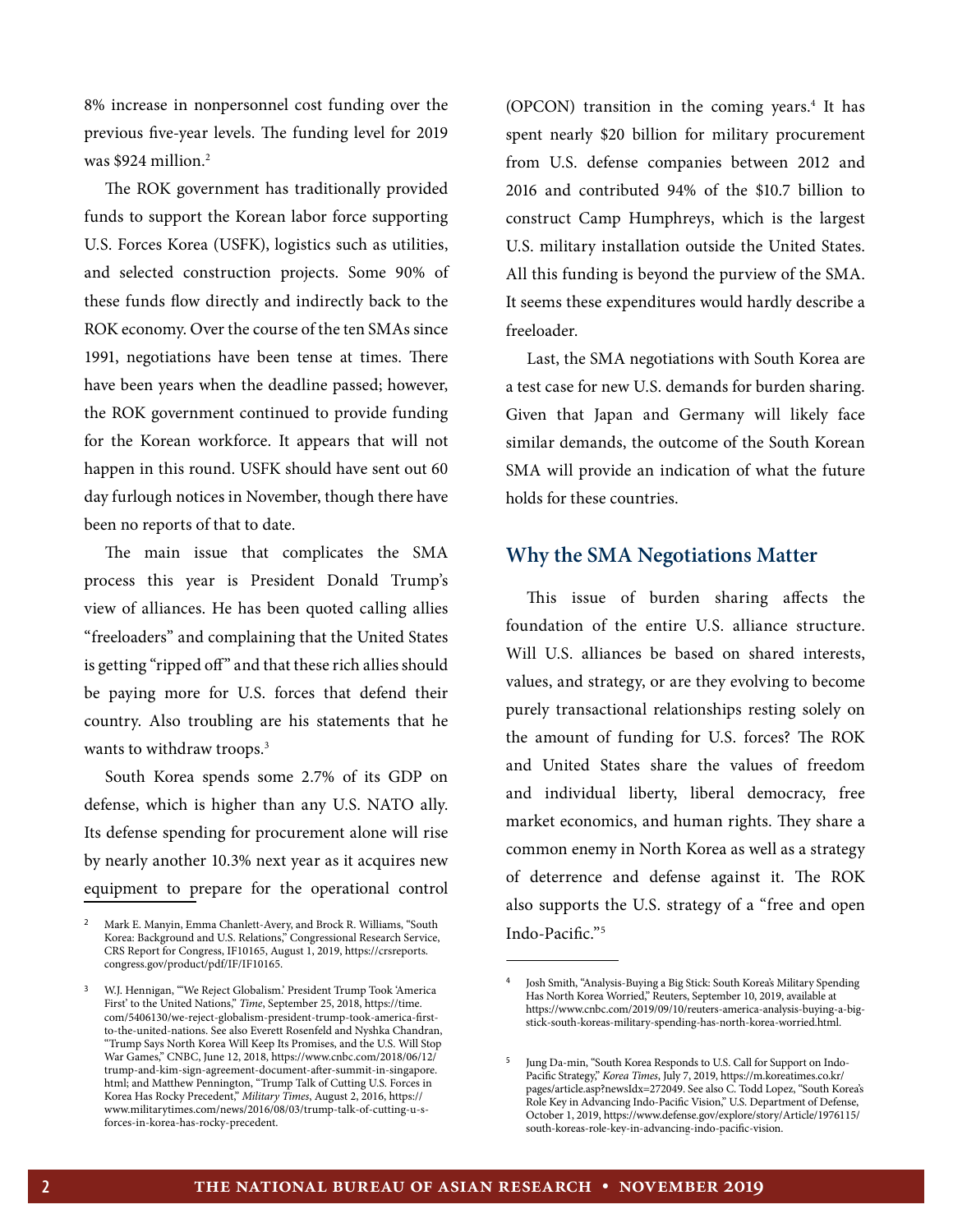If there is conflict on the Korean Peninsula, it will have global economic effects. Not only would the largest economies in the region be significantly affected, but the peninsula sits at the nexus of two established nuclear powers, with North Korea now also possessing nuclear weapons. There is also enormous potential for any conflict to escalate throughout the region and beyond given the employment of air and naval power in the Pacific.

The presence of U.S. forces contributes to deterring the North from attacking the South. However, the U.S. alliance structure in Northeast Asia is undergoing significant stress beyond the stalled SMA negotiations. The friction between the ROK and Japan over historical issues has spilled into trade and national security. In August the ROK government announced that it would withdraw from the General Security of Military Information Agreement (GSOMIA) with Japan.<sup>6</sup> Although conditions have slightly improved with the recent meeting between Shinzo Abe and Moon Jae-in, and Moon could reverse his decision to withdraw before the November 22 deadline, this would not remove the challenges to trilateral cooperation on addressing the North Korean threat.7

Furthermore, the Trump administration's negotiations with North Korea have stalled due to Kim Jong-un's intransigence and unwillingness to allow substantive working-level negotiations to proceed. It is possible he is assessing domestic politics in both the ROK and United States and the weakening of the U.S. alliance structure, believing that the failure of the SMA could result in the fracturing of the U.S.-ROK alliance and the drawdown or even removal of U.S. troops. This has long been one of the North's major strategic objectives. Kim may believe that he has time to allow this situation to play out, and that if the United States does withdraw troops, his position will be most advantageous. These factors could be contributing to Kim's decision to stonewall working-level negotiations.

Last, while a significant majority of the Korean population still strongly supports the alliance, an even greater majority does not want the government to increase funding for U.S. forces. The government is now in a very difficult position. If it compromises and agrees to a significant increase, it could undermine popular support for the alliance.<sup>8</sup> In private discussions, Korean opposition party leaders stated that they could likely support an increase of up to \$2 billion, far short of the United States' opening gambit of \$5 billion. U.S. officials wonder privately why the ROK side has not made a counteroffer to the U.S. demand. For their part, South Korean government officials have shared that they are extremely reluctant to counteroffer because they do not want to legitimize the higher U.S. demand and the new categories of support. They also seem to believe that the United States will negotiate a temporary extension if the December 31 deadline is not met.<sup>9</sup>

Even if the negotiators reach an agreement, it will be subject to approval by the National Assembly.

<sup>&</sup>lt;sup>6</sup> Michael R. Gordon, Andrew Jeong, and Alastair Gale, "South Korea Ends Pact to Share Military Information with Japan," *Wall Street Journal*, August 22, 2019, https://www.wsj.com/articles/south-korea-pulls-out-ofinformation-sharing-pact-with-japan-11566467522.

<sup>7</sup>Min-hee Park and Wan Lee, "Moon and Abe Take Surprise 11-Minute Meeting in Bangkok," *Hankyoreh*, November 5, 2019, http://english. hani.co.kr/arti/english\_edition/e\_international/915886.html. See also "FM Sees Point in Claims GSOMIA Termination Could Benefit NK, China," Yonhap, November 8, 2019, https://en.yna.co.kr/view/ AEN20191108007800325.

<sup>8</sup>William Gallo, "Poll: S. Koreans Oppose Trump's Cost-Sharing Demands, but Support Alliance," Voice of America, November 6, 2019, https:// www.voanews.com/east-asia-pacific/poll-s-koreans-oppose-trumps-costsharing-demands-support-alliance.

 $9$   $\,$  Author's private meetings with ROK opposition party members and government officials, Washington, D.C., and Seoul, October 2019.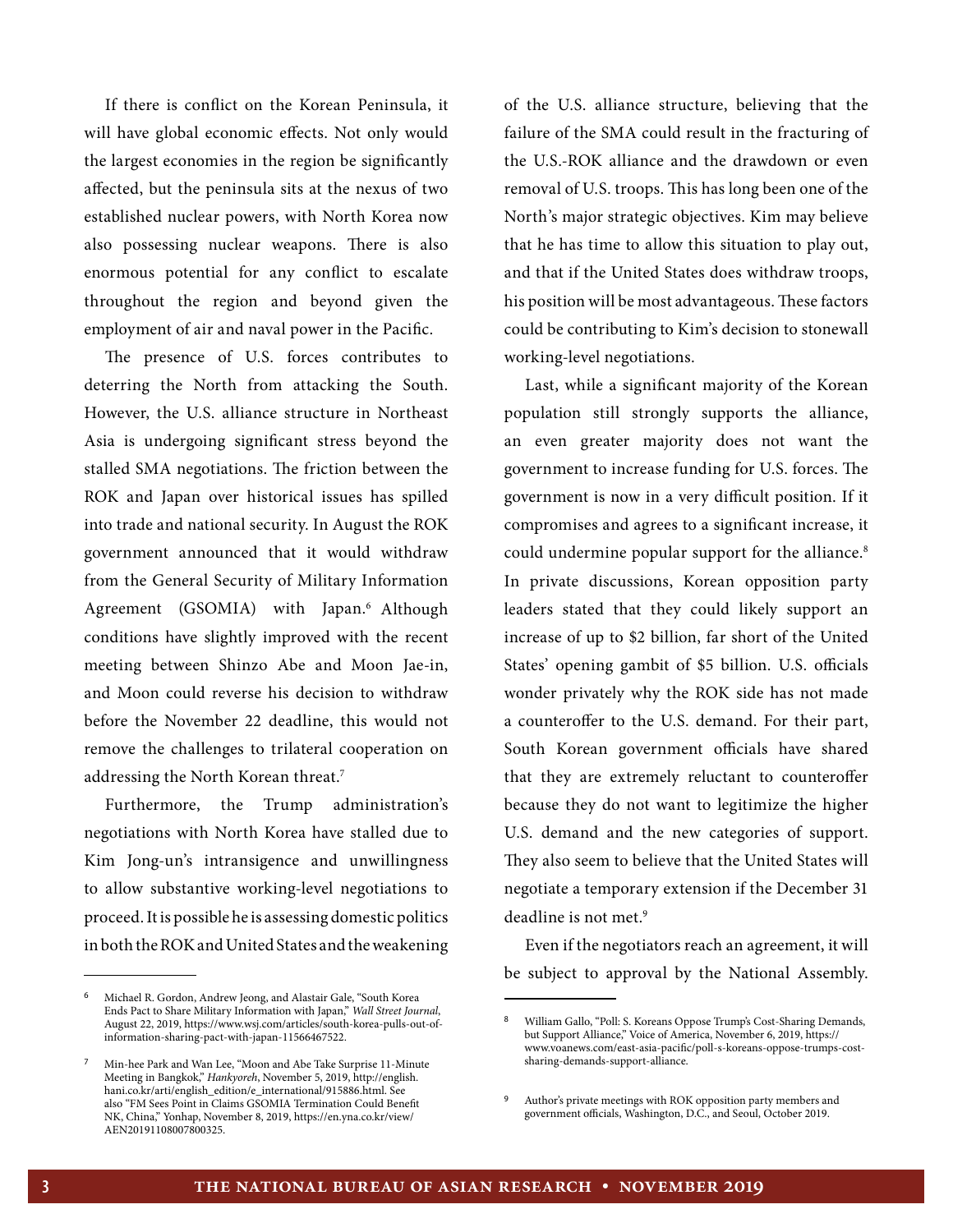Given the negative sentiment in South Korea toward increased costs, the passage of the agreement cannot be assured.

#### **Current U.S. Policy**

Up until the negotiation of the 2019 SMA, the philosophy on burden sharing was to request the host nation to provide funding for stationing. This includes incremental costs over and above the U.S. cost of forces stationed in the continental United States and the requirements to support logistics and facilities. The categories of support have been host-nation labor, logistics, and construction.

According to reports, in addition to demanding \$5 billion in funding for U.S. forces, the United States has increased the categories of support from three to six.10 There has been no publicly released information on how these new demands were determined. Although not confirmed, the new categories appear to be operational support, training and readiness, and troop salaries, which have never been funded by host nations.

"Operational support" is assumed to mean funding for the deployment of U.S. strategic assets to South Korea. An example is the deployment of B-52 or B-1 bombers to support deterrence messaging, but this category may also include port calls for U.S. naval ships operating in the Korean theater. How operational support is defined is critical. Recent press reports of the deployment of the RC-135 Cobra Ball to Japan for surveillance of North Korean targets raise the question of whether the United States might ask the ROK government to fund such deployments.

Furthermore, if the ROK government balks at

funding operational support or says no to funding specific operations, this will affect U.S. military operations and capabilities that may be critical for deterrence or early warning of North Korean plans. Conversely, if the ROK determines a need for U.S. assets, will South Korea still be able to request them as long as it pays for the deployment? A new alliance paradigm will be established, and new processes and procedures will have to be developed.

Currently, each country funds training for its own forces. Reportedly, Washington is demanding the ROK government fund the training costs for U.S. forces. It is unknown whether this demand applies only for major combined exercises or for all training on the peninsula. As with funding for operational support, the paradigm being established will require new procedures. Will the ROK government transfer a fixed amount of funds to the United States for disbursement for unit training or will U.S. units need to request funding from the Ministry of Defense? If the latter, would this arrangement give the ROK veto authority over U.S. training? In addition, the United States is demanding funding for the cost of the forces that rotate every six to nine months.

The last new category of support encompasses troop salaries as well as the payment for U.S civilian employees at U.S. Forces Korea. Never before has the United States demanded this type of payment.<sup>11</sup>

## **The Role of Congress**

Congress should consider revising the existing language in the 2020 National Defense Authorization Act that states that no funds will be appropriated to reduce the number of U.S. troops in South Korea below the current level of 28,500 unless the secretary

Hyonee Shin, "A \$5 Billion Bill and Japan Tensions in Focus as U.S. Defense Heads Visit South Korea," Reuters, November 13, 2019, https://www.reuters.com/article/us-southkorea-usa/a-5-billion-billand-japan-tensions-in-focus-as-u-s-defense-heads-visit-south-koreaidUSKBN1XN09C.

<sup>11</sup> Roh Suk-jo, "U.S. Demands 'Reimbursement' for Defense Costs," *Chosun Ilb*o, November 12, 2019, http://english.chosun.com/site/data/html\_ dir/2019/11/12/2019111201099.html.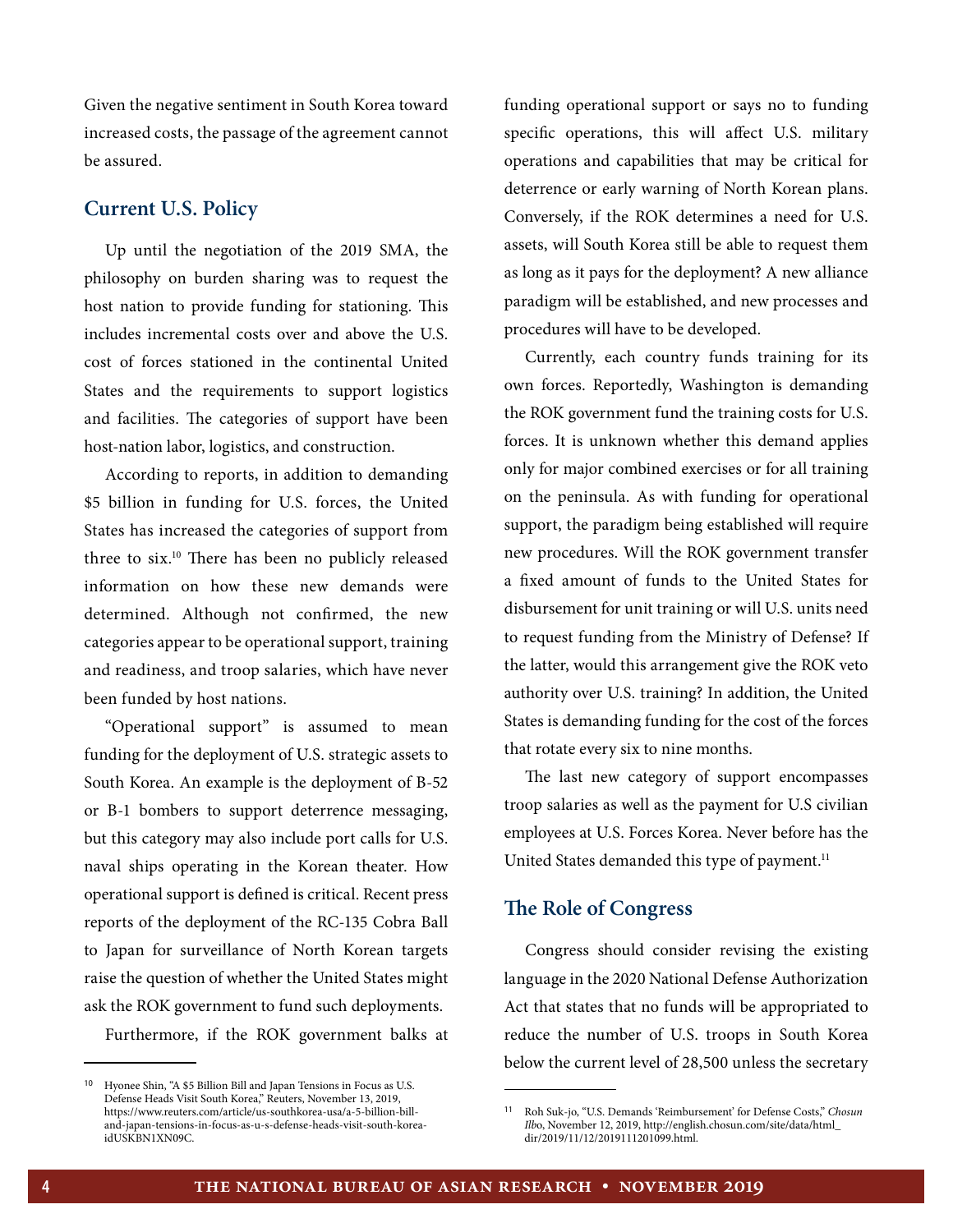of defense certifies that such a reduction would not harm the security of the United States and its allies. The Department of Defense could immediately cut five thousand troops and the entire ground combat maneuver force in South Korea by not rotating the next brigade combat team when the current rotation ends. Congress should direct the Department of Defense to continue the rotation. It should also consider language to prohibit reduction by attrition whereby USFK individual replacements are not sent to the peninsula. Finally, Congress should require the secretary of defense to conduct a study by a nonpartisan outside agency to assess the security impact before a decision to reduce the force level or alter the force structure is made.

Given the upcoming transition of operational control for the ROK-U.S. Combined Forces Command, Congress should consider requesting that the Department of Defense conduct a comprehensive review to determine the optimal U.S. force structure in South Korea, Japan, and the continental United States to support the command's mission of deterring a North Korean attack and defending South Korea should deterrence fail. This should include a thorough review of the combined military strategy and campaign plans and an assessment of a fair distribution of the financial costs to support U.S. interests.

Finally, Congress should consider language requesting the Departments of State and Defense to provide detailed analysis of the burden-sharing demands made to U.S. allies, including the specific metrics used to arrive at the funding level. It should also consider language that burden-sharing demands can only include incremental costs specifically related to the stationing of troops in the host country, such as host-nation labor, logistics, and construction.

#### **Questions for Congress**

- What is the specific U.S. funding demand on the ROK?
- What is a realistic and fair expectation for burden sharing?
- What are the new categories of support and how are they defined?
- What are the metrics and data supporting the U.S. demand for increased funding from the ROK?
- What is the plan if no agreement is reached by the December 31 deadline?
- What will be the impact on readiness and deterrence of North Korea if the SMA lapses?
- Does the Department of Defense have a plan to withdraw 28,500 troops, all military equipment, and military families?
- How long would it take and how much would it cost to withdraw U.S. forces?
- Where will these forces be stationed if withdrawn from the Korean Peninsula?
- What new facilities would be required to station these forces in the United States and how much would these facilities cost?
- Should the U.S. alliance structure be solely transactional?
- Are the transactional SMA negotiations setting a precedent that the United States and its allies will regret in the long term?
- What would be the impact on the U.S. ability to project power and sustain forces in operations around the world if the U.S. alliance structure were dismantled as a result of the shift to a transactional alliance system?
- Should the U.S. military be acting as a quasi-mercenary force in service to another country?